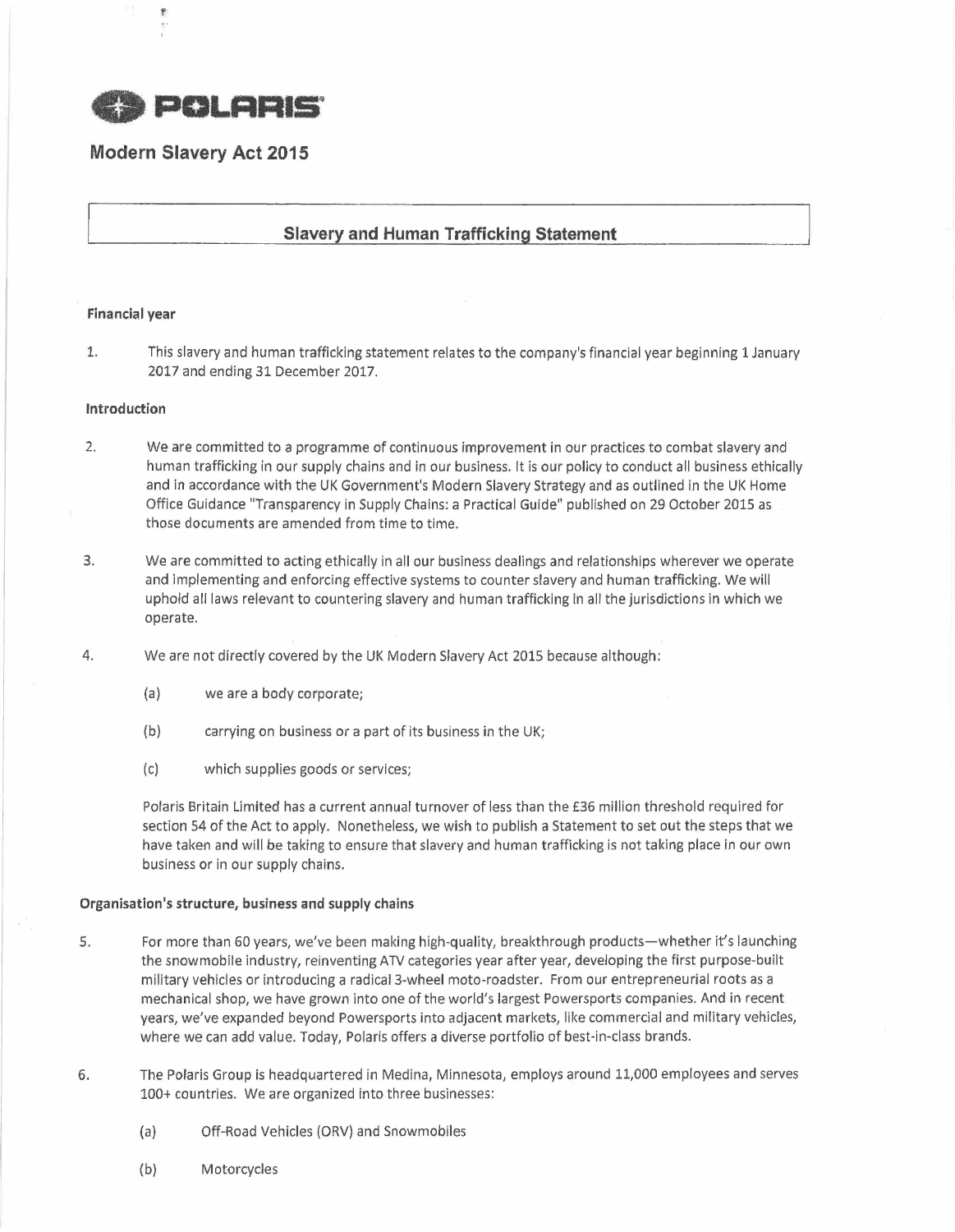- (c) Global Adjacent Markets
- 7. Our suppliers are Polaris Industries Inc. and its subsidiaries which operate globally. In a small number of cases we purchase goods from other suppliers, namely, Nitton93 and Platinum batteries Ltd.
- 8. Other suppliers include IT contractors, HR providers and third party commercial real estate, cleaning, office supplies and office services required to support the staff.

## **Our policies on slavery and human trafficking**

9. Our Group Code of Conduct informs staff that if they encounter a situation that might have ethical implications, it is important to alert someone immediately. This would include modern slavery violations. The Code suggests that talking it over with the staff member's supervisor or manager is a good first step. If that is uncomfortable, we encourage staff to visit their Human Resources representative, the Legal Department or our Compliance Officer.

- 10. Specific contact details are provided within the Code for:
	- (a) Sr. Director, Internal Audit;
	- (b) Chief Financial Officer;
	- (c} Chair of the Audit Committee;
	- (d) General Counsel; and
	- (e) Compliance Officer.
- 11. In addition staff can:
	- (a) call the Polaris Business Ethics Hotline with is available 24 hours a day, 365 days a year, the Hotline is managed by an independent third party provider (EthicsPoint) whose trained representatives will ask specific questions about the situation and submit a report to us for investigation. Each call is assigned a reference number so you can provide additional information or check on the status at any time; or
	- (b) complete an Online Report by visiting our external, secure server managed by EthicsPoint. Staff simply click on the "Reporting Violations" link on our company intranet or www.ethicspoint.com. Staff complete a form that enables us to investigate and take appropriate actions.
- 12. If staff report in good faith a potential violation of the law or Code or if they cooperate in a company investigation, they are expressly protected against retaliation, harassment or discrimination. This is true whether or not the report is found to be correct or results in corrective action.
- 13. So far as we are aware there were no reports either internally or to Ethics Point during the 2017 financial year relating to modern slavery issues.
- 14. We intend in the coming financial years to take the following steps in respect of our policies:
	- (a) To prepare and adopt a specific policy in relation to modern slavery to be acknowledged by our suppliers;
	- (b) To review all relevant policies to see whether it is appropriate to refer directly to modern slavery issues
- 15. We are committed to ensuring that there is no modern slavery or human trafficking in our supply chains or in any part of our business.